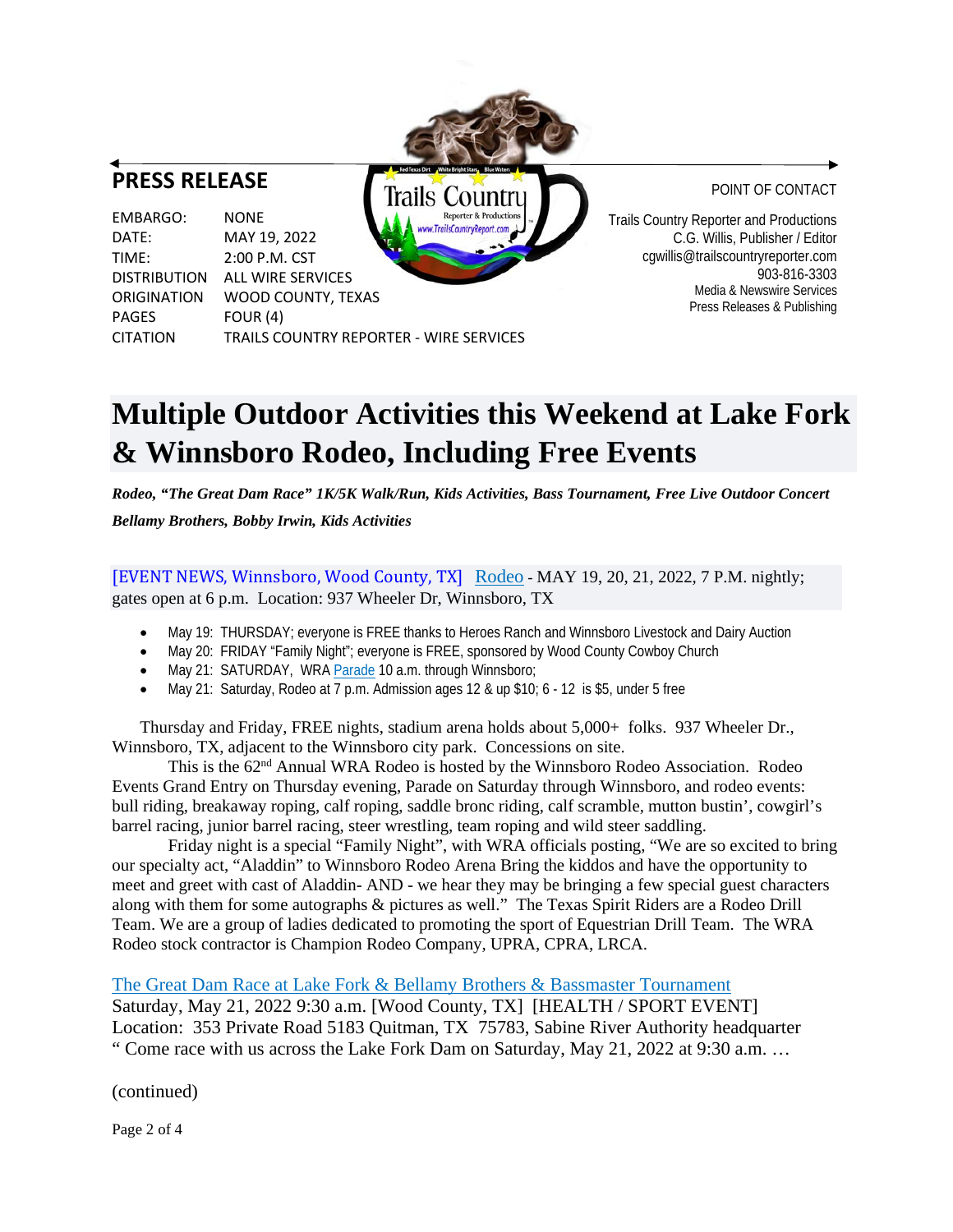*TCR Wire Services 5/19/2022 Wood County & Winnsboro Outdoor Events May 19, 20, 21, 20223*



"The Great Dam Race" is a rare opportunity to view Lake Fork from the top of the dam during this timed 5K. Bring the whole family, because following, there's an free 1-Mile Family Fun Dam Walk/Run. It will all take place at SRA's Lake Fork Reservoir during the 2022 Simms Bassmaster Elite Fishing Tournament.

This unique race experience benefits a worth cause of the Pilot Club of Quitman, a nonprofit charitable organization focused on brain health. Register here: *[https://tinyurl.com/28yzp65j.](https://tinyurl.com/28yzp65j)* 

The event details and schedule includes as follows: "Packet Pickup: Friday, May 20, 2022 4:30 - 6:30 at FUMC Quitman Joy Hall Portico at 207 N. Goldsmith St. Quitman, TX. On Race day at the race site 9:30 - 10:30, Race Day Schedule: May 21, 2022, 9:30-10:30am On-Site Registration and Packet Pickup, 11:00am 5K Start, 1 mile walk/run to begin after 5K course cleared - approximately 11:45am (course open until 2:00 p.m.)

"There will be concerts, vendors, and a whole lot more, so plan to make a day of it. After the race there will be several opportunities to join in other free family fun: Bicycle Rodeo and Puppet show for 1st and 2nd graders: Fishing at the Kid's Catfish Tank and viewing fish at the Hawg Trough Bass Tank Exhibit. Free concert - featuring Bobby Irwin."

Source: https://www.facebook.com/events/384093513446387

## **The Bellamy Brothers LIVE MUSIC**

May 22, Sunday, 1 p.m. FREE ADMISSION. LAKE FORK at the Sabine River Authority Headquarters in Quitman, 353 Private Rd 5183, Quitman, TX 75783

 "The Bellamy Brothers Headlining the 2022 Simms Bassmaster Elite Series Tournament On Lake Fork. Tons of vendors and more activities. Bring the kiddos. Catch the show and the Pro Fishermen Weigh In. Coolers are welcome." All events will be at the SRA grounds. Hosted by the Bevill Music.

Suggested list of items to bring: Folding lawn chair or picnic blanket, bug spray, water / hydration, sunscreen, sunglasses, wear loose-fitting clothing, sun umbrellas (don't block the view of folks behind you), comfortable walking shoes.

**Live Poetry Night**, May 20, Friday, 6 p.m. – 7:30 p.m., Live, Free, The Culture Club Art Gallery, 107 E. Elm, Winnsboro, TX. "Read an original or favorite poem, passage, or song lyrics, or be part of the audience. All ages welcome. Free admission. BYO refreshments." Source: <https://www.facebook.com/events/546427573399528/546427583399527/>

(continued)